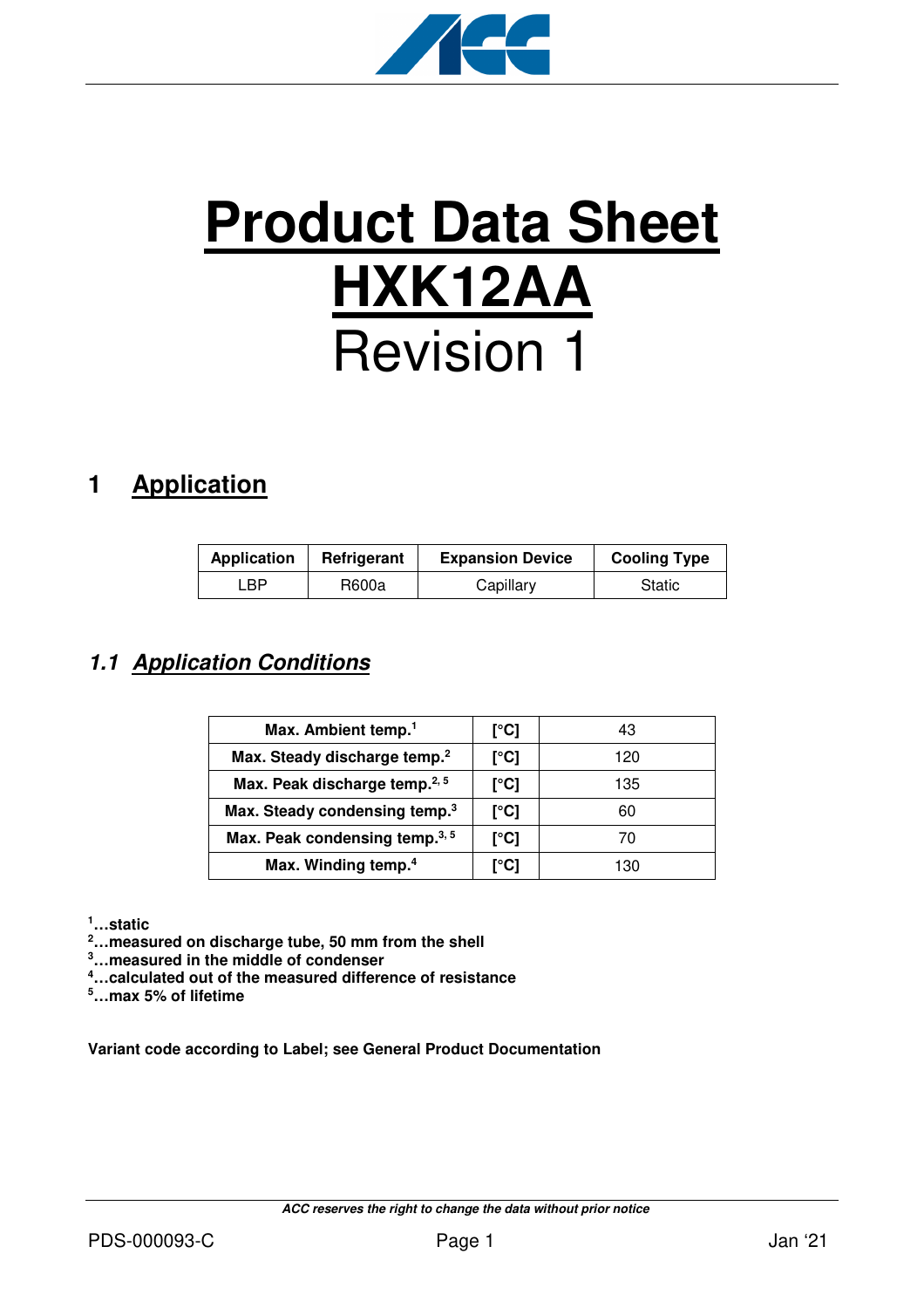

# **2 Mechanical Data**

| <b>Displacement</b>     | [cm <sup>3</sup> ] | 11,1        |
|-------------------------|--------------------|-------------|
| Net Weight <sup>1</sup> | [kg]               | 9,4         |
| Oil Type                |                    | mineral     |
| Oil Charge              | [ml]               | 165         |
| <b>Oil Viscosity</b>    | [cst]              | 5           |
| <b>Suction muffler</b>  |                    | Semi direct |
| <b>Free Gas Volume</b>  | [cm <sup>3</sup> ] | 1560        |
| Length L                | [mm]               | 194,2       |
| Width W                 | [mm]               | 151,5       |
| <b>Height H</b>         | [mm]               | 167         |

**1 ...Compressor without accessories**





 **ACC reserves the right to change the data without prior notice**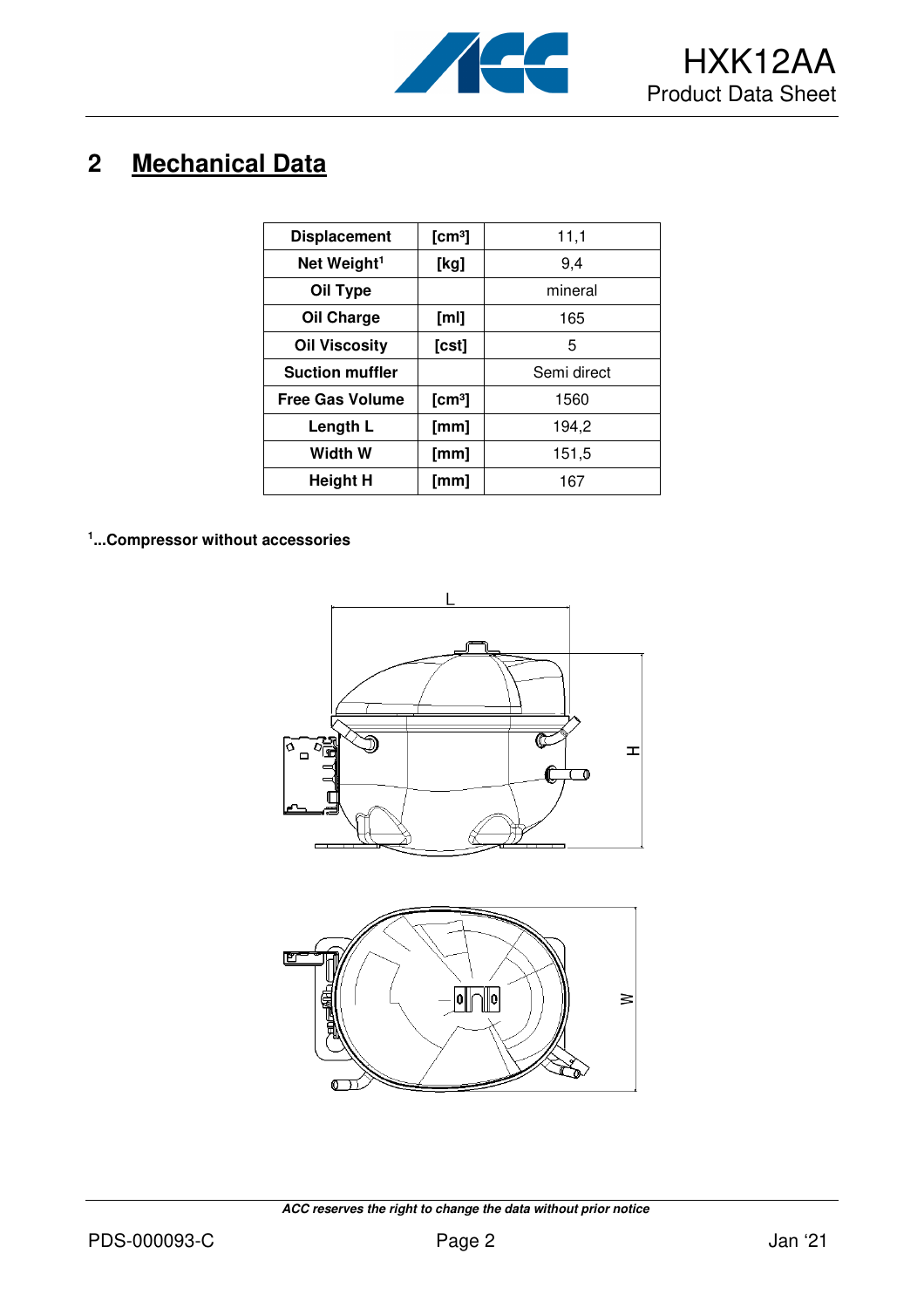

## **3 Electrical Data**

| <b>Power supply</b>                                 | [V]  | $220 - 240$ |
|-----------------------------------------------------|------|-------------|
| Voltage range <sup>1</sup>                          | [V]  | 187 - 264   |
| <b>Frequency</b>                                    | [Hz] | 50          |
| <b>Phase</b>                                        | [ph] |             |
| Motor type                                          |      | <b>RSCR</b> |
| Locked rotor current @ steady<br>state              | [A]  | 3,7         |
| Max. Locked rotor current /<br>measured after 4 sec | [A]  | 11,1 / 4.65 |
| Main wind. Resistance $@$ 25 $°C$                   | [Ω]  | 13,5        |
| Start wind. Resistance $@$ 25 $°C$                  | [Ω]  | 11,1        |

<sup>1</sup>...Operating and starting (starting condition @ +43°C windings temperature, 3,5 barA equalized **pressure)** 

**All data measured according to EN 60335** 

### **3.1 Electrical Component Data**

| <b>Terminal board</b>  |                                | ECC.             |
|------------------------|--------------------------------|------------------|
| <b>Starting device</b> | Code                           | K <sub>120</sub> |
| <b>PTC</b>             | <b>Type</b>                    |                  |
| <b>Run Capacitor</b>   | $\lceil \mu \mathsf{F} \rceil$ |                  |

#### **3.2 Motor Protector**

| <b>Motor Protector</b> | <b>BDG</b> | Senbao     |
|------------------------|------------|------------|
| Type                   | AE 72 FU x | B86 120 xx |
| Code                   | FP         | MТ         |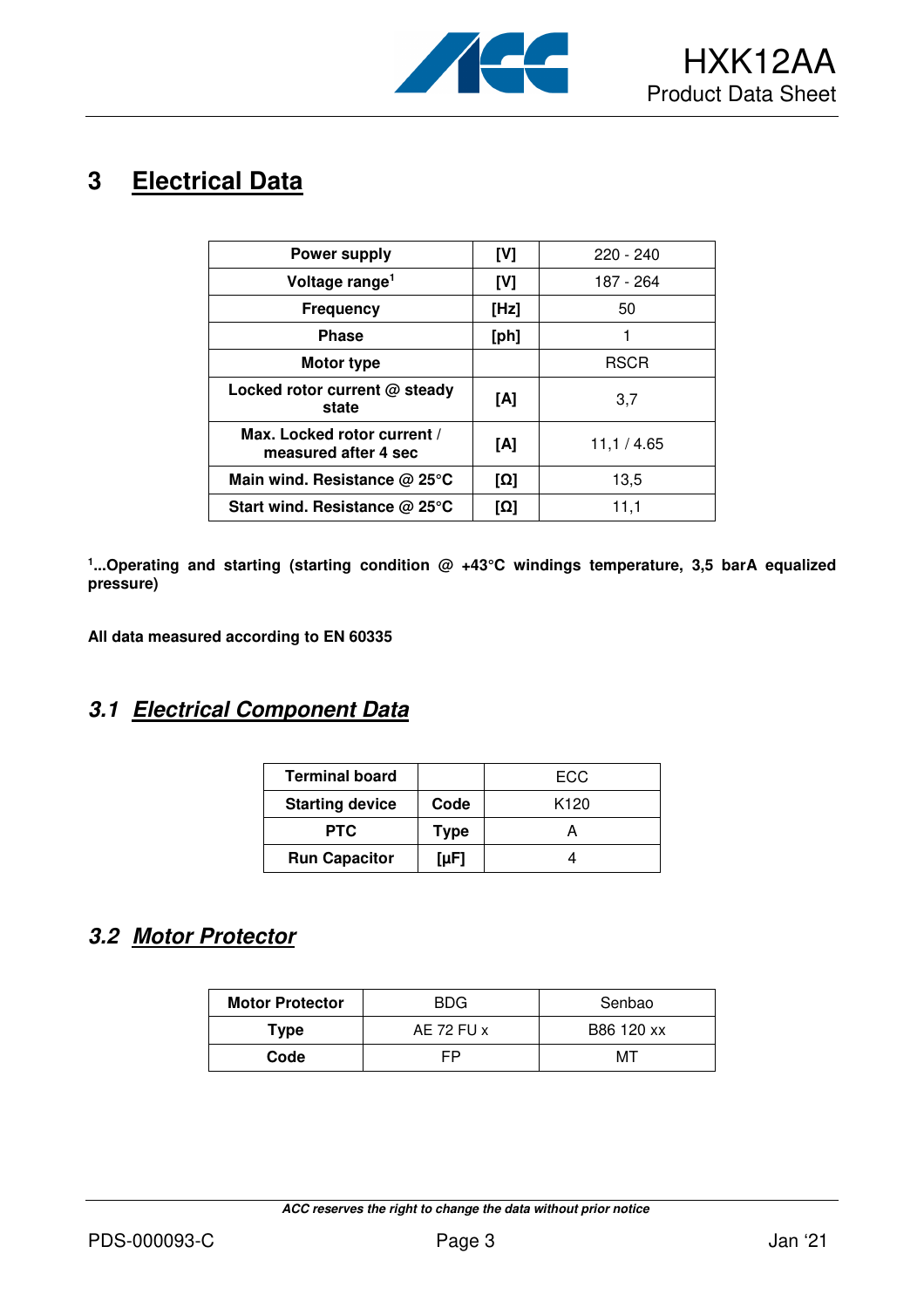

# **4 Performance Data**

## **4.1 Cooling Capacity, COP and Input Power**

| Evap. temp. $[°C]$ |                              | $-35$           | -30   | $-25$ | $-23.3$ | $-20$ | $-15$ | $-10$ |       |
|--------------------|------------------------------|-----------------|-------|-------|---------|-------|-------|-------|-------|
|                    |                              | 40              | 113,8 | 155,5 | 202,7   | 220,0 | 255,4 | 313,5 | 377,2 |
| ☺                  | ုတ္                          | 45              | 109,3 | 150,0 | 196,7   | 214.0 | 249,5 | 308,3 | 373.1 |
| temp.              | ASHRAE                       | 50              | 104,8 | 144,5 | 190,8   | 208,0 | 243,6 | 303,0 | 369,1 |
|                    |                              | 55              | 100,3 | 139,0 | 185,0   | 202,0 | 238,0 | 298,0 | 365,0 |
| Condensing         |                              | 60              | 95,8  | 133,5 | 178,8   | 196,0 | 231.9 | 292,6 | 360,9 |
|                    | EN12900<br>(CECOMAF)<br>[°C] | C <sub>55</sub> | 83,0  | 115,0 | 152,0   | 168,0 | 196,0 | 245,0 | 300,0 |

#### **Performance Table Cooling Capacity @ ASHRAE / EN12900 (CECOMAF); 220V, 50Hz; [W]:**

#### **Performance Table COP with RC @ ASHRAE / EN12900 (CECOMAF); 220V, 50Hz; [W/W]:**

| Evap. temp. $[°C]$                        |                                     | $-35$           | $-30$ | $-25$ | $-23,3$ | -20  | $-15$ | $-10$ |      |
|-------------------------------------------|-------------------------------------|-----------------|-------|-------|---------|------|-------|-------|------|
| ල<br>ုတ္<br>temp.<br>ASHRAE<br>Condensing |                                     | 40              | 1,58  | 1,84  | 2,10    | 2,19 | 2,36  | 2,62  | 2,88 |
|                                           | 45                                  | 1,51            | 1,76  | 2,01  | 2,09    | 2,25 | 2,50  | 2,74  |      |
|                                           | 50                                  | 1,45            | 1,68  | 1,91  | 1,99    | 2,15 | 2,38  | 2,61  |      |
|                                           | 55                                  | 1,38            | 1,60  | 1,82  | 1,90    | 2,04 | 2,26  | 2,48  |      |
|                                           |                                     | 60              | 1,32  | 1,52  | 1,73    | 1,80 | 1,94  | 2,14  | 2,35 |
|                                           | <b>EN12900</b><br>(CECOMAF)<br>[°C] | C <sub>55</sub> | 1,14  | 1,32  | 1,50    | 1,56 | 1,68  | 1,86  | 2,04 |

#### **Performance Table Input Power with RC @ ASHRAE / EN12900 (CECOMAF); 220V, 50Hz; [W]:**

|            | Evap. temp. $[°C]$                  |                 | $-35$ | $-30$ | $-25$ | $-23,3$ | $-20$ | $-15$ | -10   |
|------------|-------------------------------------|-----------------|-------|-------|-------|---------|-------|-------|-------|
|            |                                     | 40              | 72,0  | 84,5  | 96.6  | 100,6   | 108,3 | 119,8 | 131,2 |
| ☺<br>٠     | ုင္င                                | 45              | 72,2  | 85,2  | 98.1  | 102,4   | 110,8 | 123,4 | 136,0 |
| temp.      | ASHRAE                              | 50              | 72,4  | 86,0  | 99,7  | 104,4   | 113,5 | 127,3 | 141,3 |
|            |                                     | 55              | 72,6  | 86,8  | 101,4 | 106,5   | 116,4 | 131,7 | 147,1 |
| Condensing |                                     | 60              | 72,8  | 87,6  | 103,4 | 108,9   | 119,7 | 136,5 | 153,6 |
|            | <b>EN12900</b><br>(CECOMAF)<br>[°C] | C <sub>55</sub> | 72,6  | 86,8  | 101,4 | 106,5   | 116,4 | 131,7 | 147,1 |